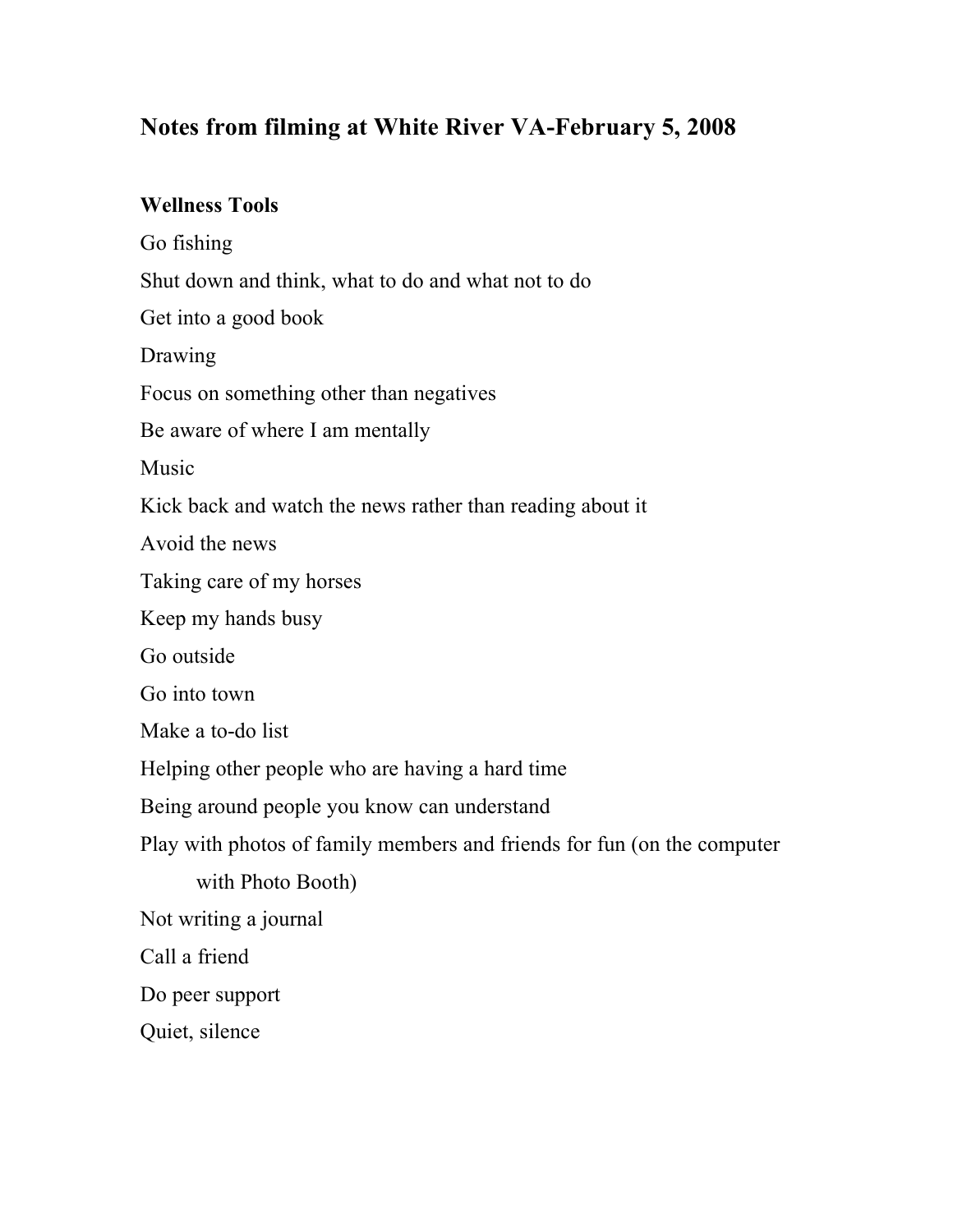#### **What I am like when I am well**

Caring Good sense of humor Energy Responsible Interacting with other people Regularly take care of personal hygiene Wear better clothes

### **Things I need to do every day**

Don't worry about today-or next week Live for today Take medicine Do something for myself Go to a group Stretching Read a book

# **Things I might need to do on a particular day**

Take personal time Go outside, get sun on my face Get vehicles serviced Get animal feed Get a hair cut Take care of fishing gear Back up the computer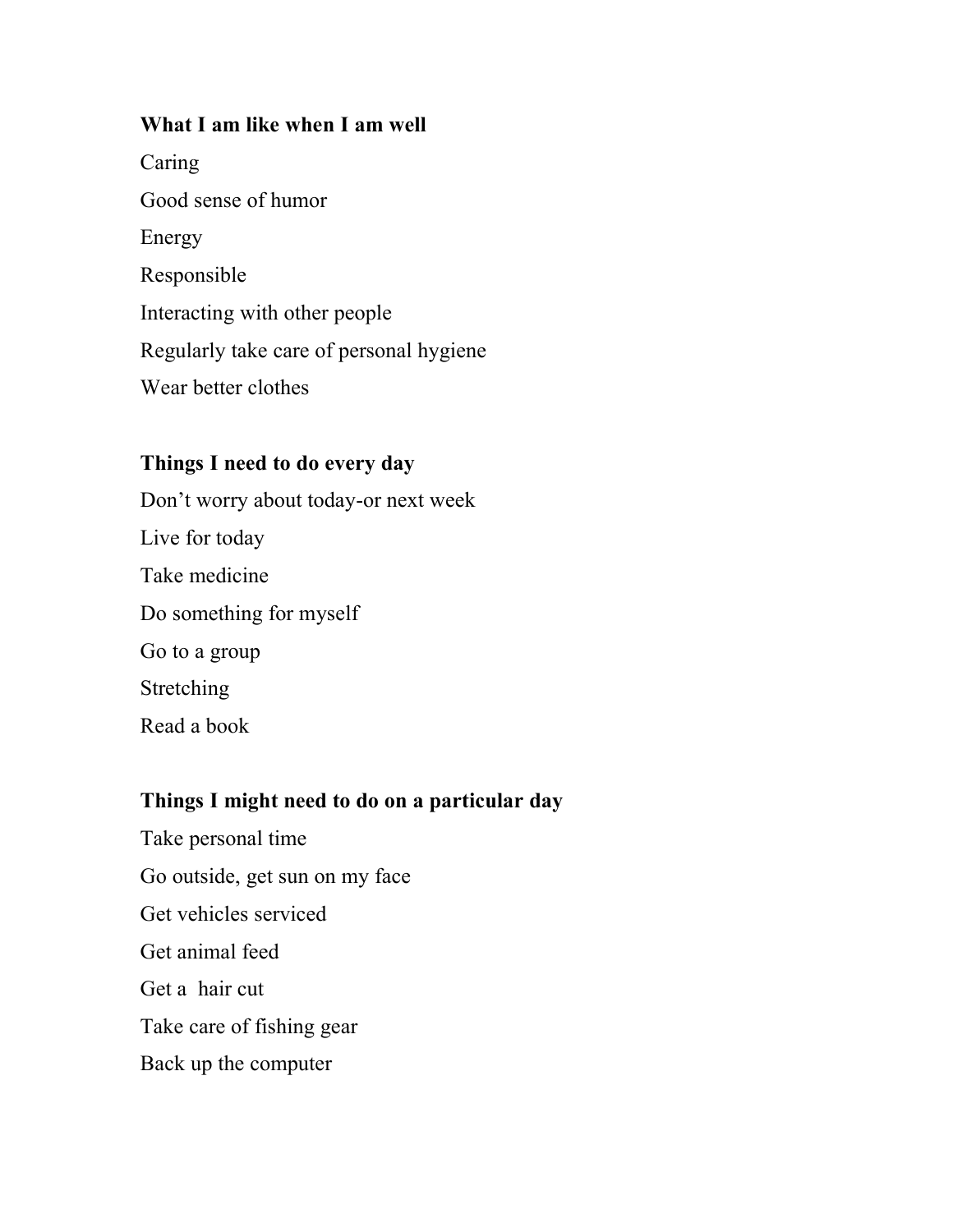# **Triggers**

Loud sounds

Going back

Loud, threatening, controlling people

People treating me like I don't count, like my opinion isn't important

Crowds

Bloody scenes

Certain ethnic races

Hearing certain accents or language

Sirens, ambulances

People avoiding me

**News** 

Being around people

Hearing a door slam

People approaching quickly

Movies reminders seen on the news

# **Triggers Action Plan**

Self talk Breathing exercises Get myself grounded-know it's just a flashback Journaling Ask for help Call friend or supporter Leave an uncomfortable situation Shut down, don't say a work Catch my breath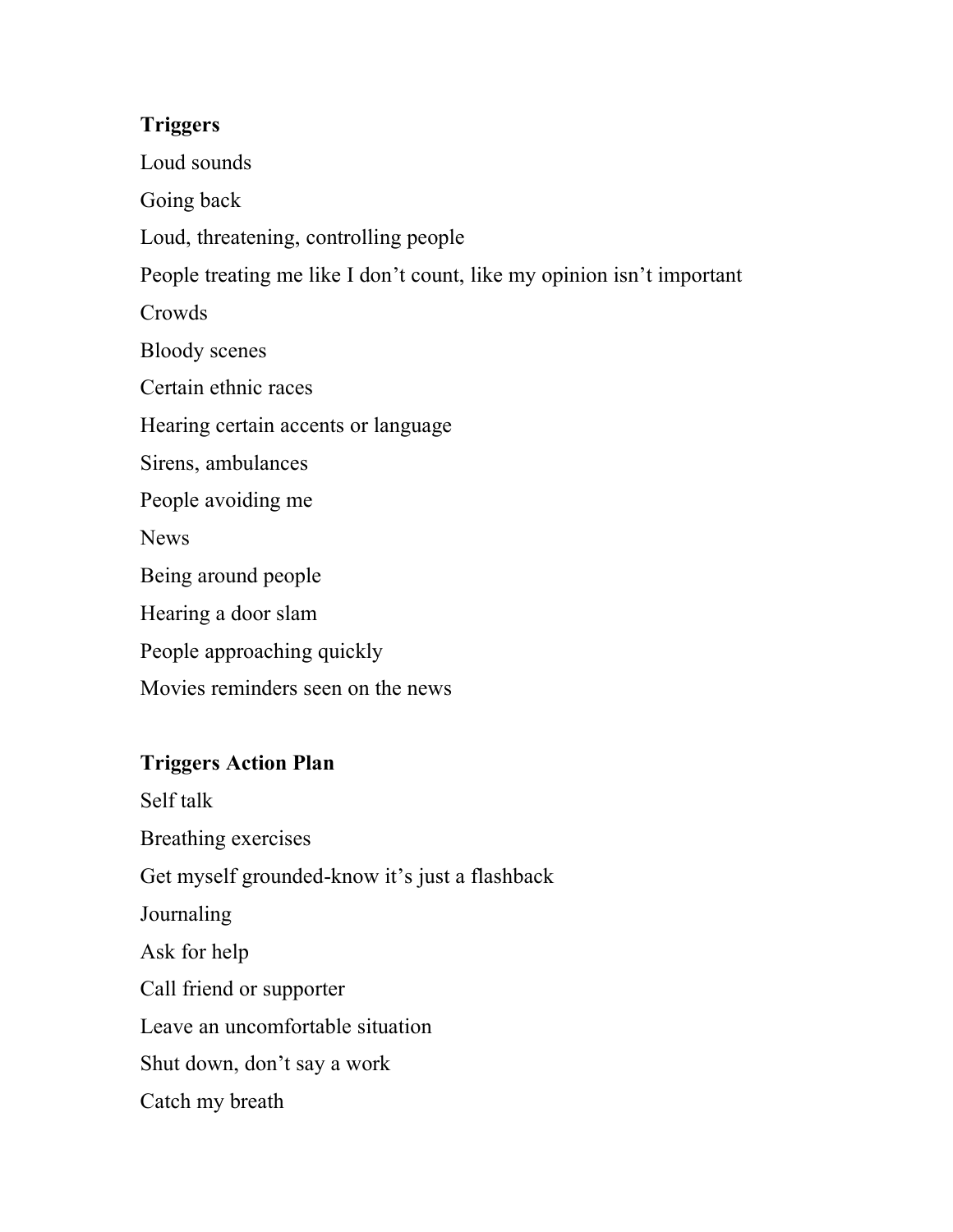Focus on something pleasureable Figure out why I was triggered "It won't last forever" "This too shall pass"

# **Early Warning Signs**

Start to isolate Feel overwhelmed Tunnel vision Can't hear too much or focus Lack of motivation Increased irritability ""Nobody else cares" "why bother" stage "Stinkin thinking" Using more caffeine Increase in smoking Doing "what if" in my head Thinking about drinking or using Overeating or undereating

# **Early Warning signs action plan**

Groups at VA Tell myself "winners never quit, quitters never win" "What is try? You just do it or you don't do it go to Vet to Vet meeting prioritize go to a 12 step meeting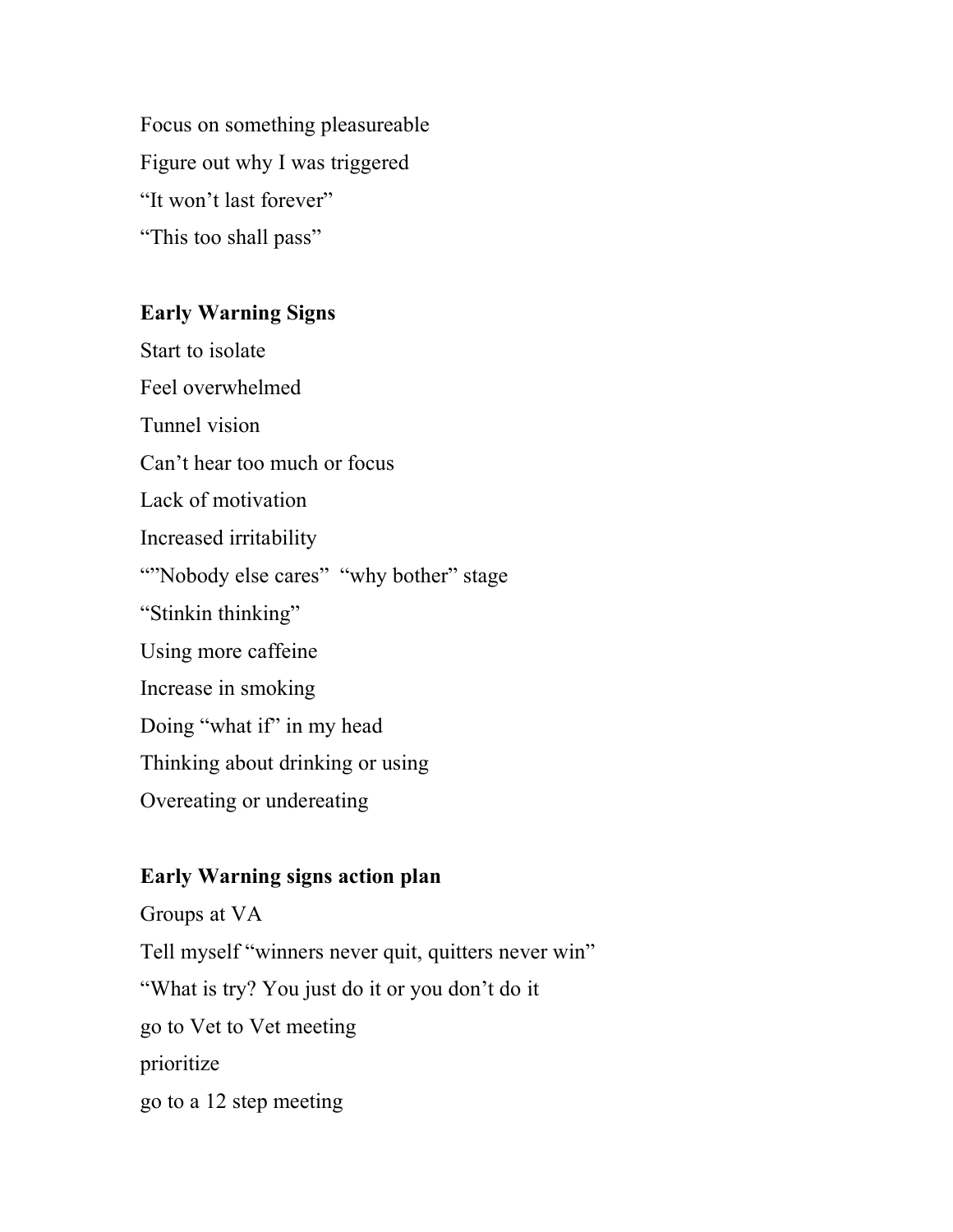Daily Maintenance Plan Call someone to talk Peer support Talk to my partner Let my care provider know that I am experiencing early warning signs Write in my journal-conversation with myself, can use this to explain what is going on

# **Signs that things are breaking down**

Start to get irritable and could get abusive Racing thoughts Days without sleep Can't shut down Thoughts of self harm Obsessed with negative thoughts Thoughts of running Spending excessive \$ -anger-if I can't catch it, it escalates doing mental damage to my family irrational responses to others trying to get others pissed off so they leave

# **Things are breaking down action plan**

Give partner car keys, check book, credit cards Let someone know I need help and accepting the help Sit down and tell my family-"things are breaking down" Ravi-listen to music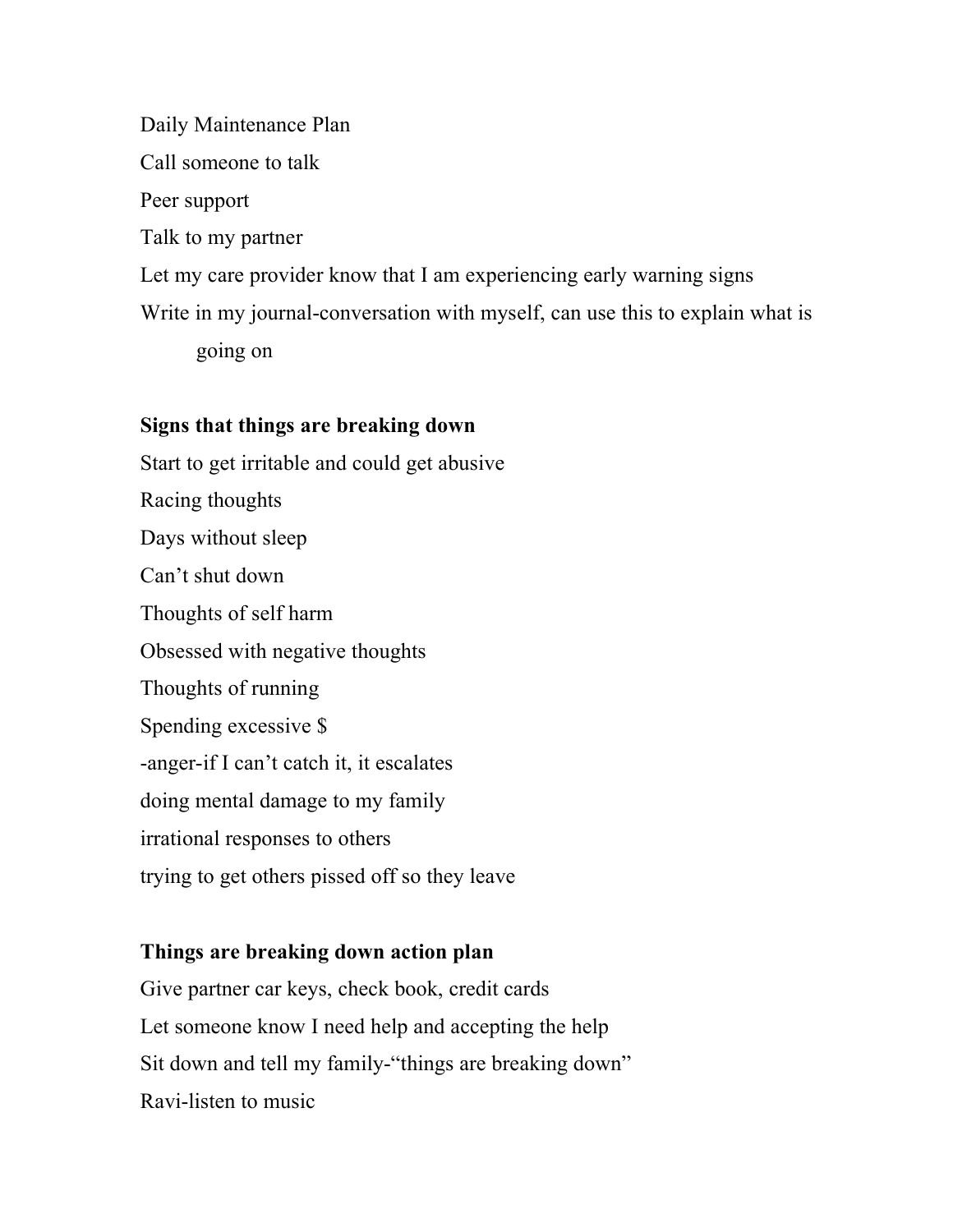Find a small project I can finish Get back to my routine-check Daily Maintenance Take a break from what is flipping me out Go out in the woods Go to a safe place Self-hypnosis Meditation Visualizations Read Physical and mental work **Signs that others need to take over for me** Being very verbally abusive to others for 24 hours-I am out of touch Won't talk at all-for a few days Isolating, pissed off at the world Could care less what anyone thinks Find fault with everything Sleep a lot-all day and night Total loss of motivation Won't eat for days Won't do anything, then beat myself up for it Stop coming to groups

### **Help from others**

Talk me down, calm me, explain the situation to me

"These things yu are upset about are not real…"

listen to me